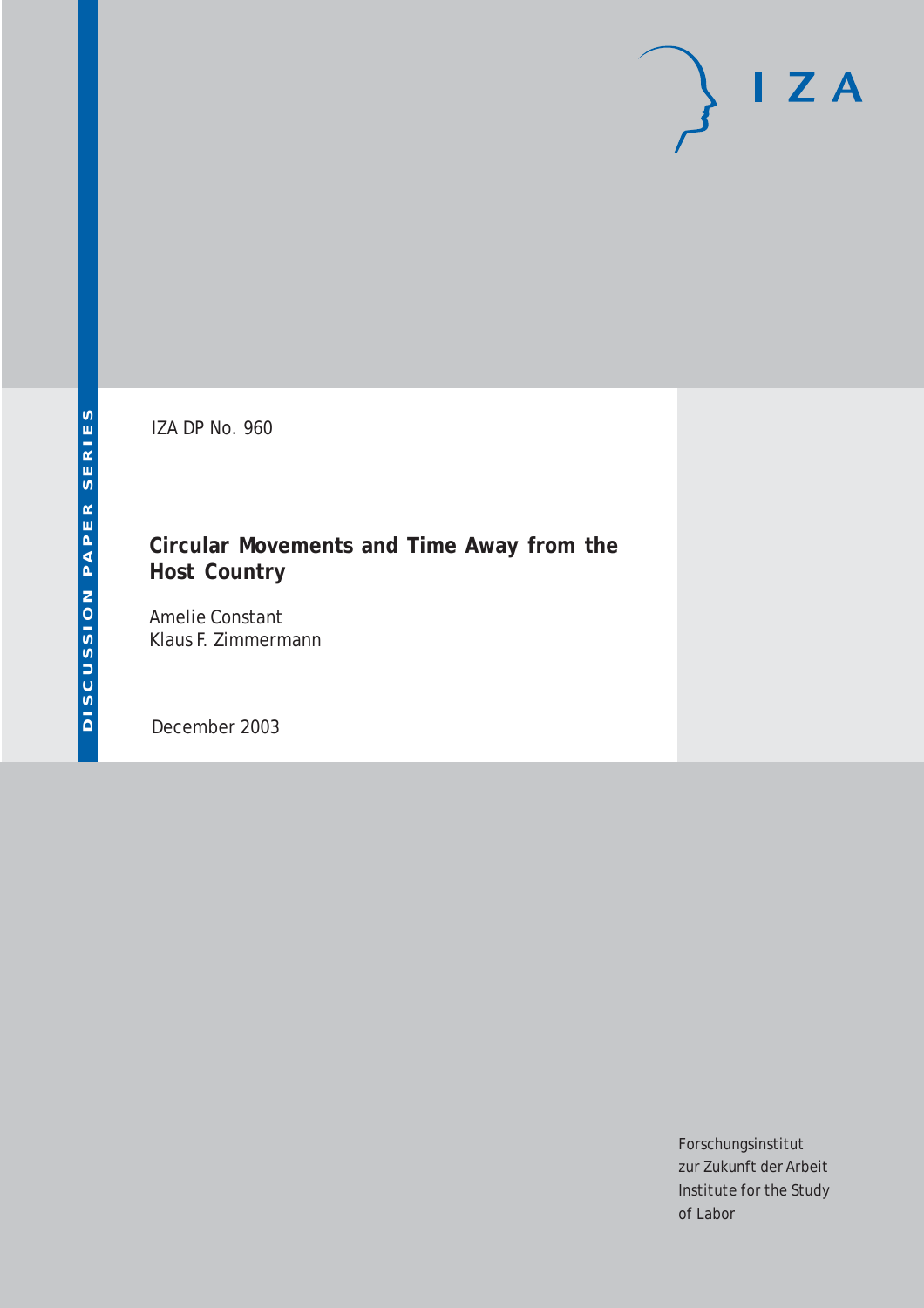# **Circular Movements and Time Away from the Host Country**

### **Amelie Constant**

*IZA Bonn and University of Pennsylvania* 

#### **Klaus F. Zimmermann**

*IZA Bonn, University of Bonn and DIW Berlin* 

#### Discussion Paper No. 960 December 2003

IZA

P.O. Box 7240 D-53072 Bonn Germany

Tel.: +49-228-3894-0 Fax: +49-228-3894-210 Email: [iza@iza.org](mailto:iza@iza.org)

This Discussion Paper is issued within the framework of IZA's research area *Mobility and Flexibility of Labor.* Any opinions expressed here are those of the author(s) and not those of the institute. Research disseminated by IZA may include views on policy, but the institute itself takes no institutional policy positions.

The Institute for the Study of Labor (IZA) in Bonn is a local and virtual international research center and a place of communication between science, politics and business. IZA is an independent, nonprofit limited liability company (Gesellschaft mit beschränkter Haftung) supported by Deutsche Post World Net. The center is associated with the University of Bonn and offers a stimulating research environment through its research networks, research support, and visitors and doctoral programs. IZA engages in (i) original and internationally competitive research in all fields of labor economics, (ii) development of policy concepts, and (iii) dissemination of research results and concepts to the interested public. The current research program deals with (1) mobility and flexibility of labor, (2) internationalization of labor markets, (3) welfare state and labor market, (4) labor markets in transition countries, (5) the future of labor, (6) evaluation of labor market policies and projects and (7) general labor economics.

IZA Discussion Papers often represent preliminary work and are circulated to encourage discussion. Citation of such a paper should account for its provisional character. A revised version may be available on the IZA website ([www.iza.org](http://www.iza.org/)) or directly from the author.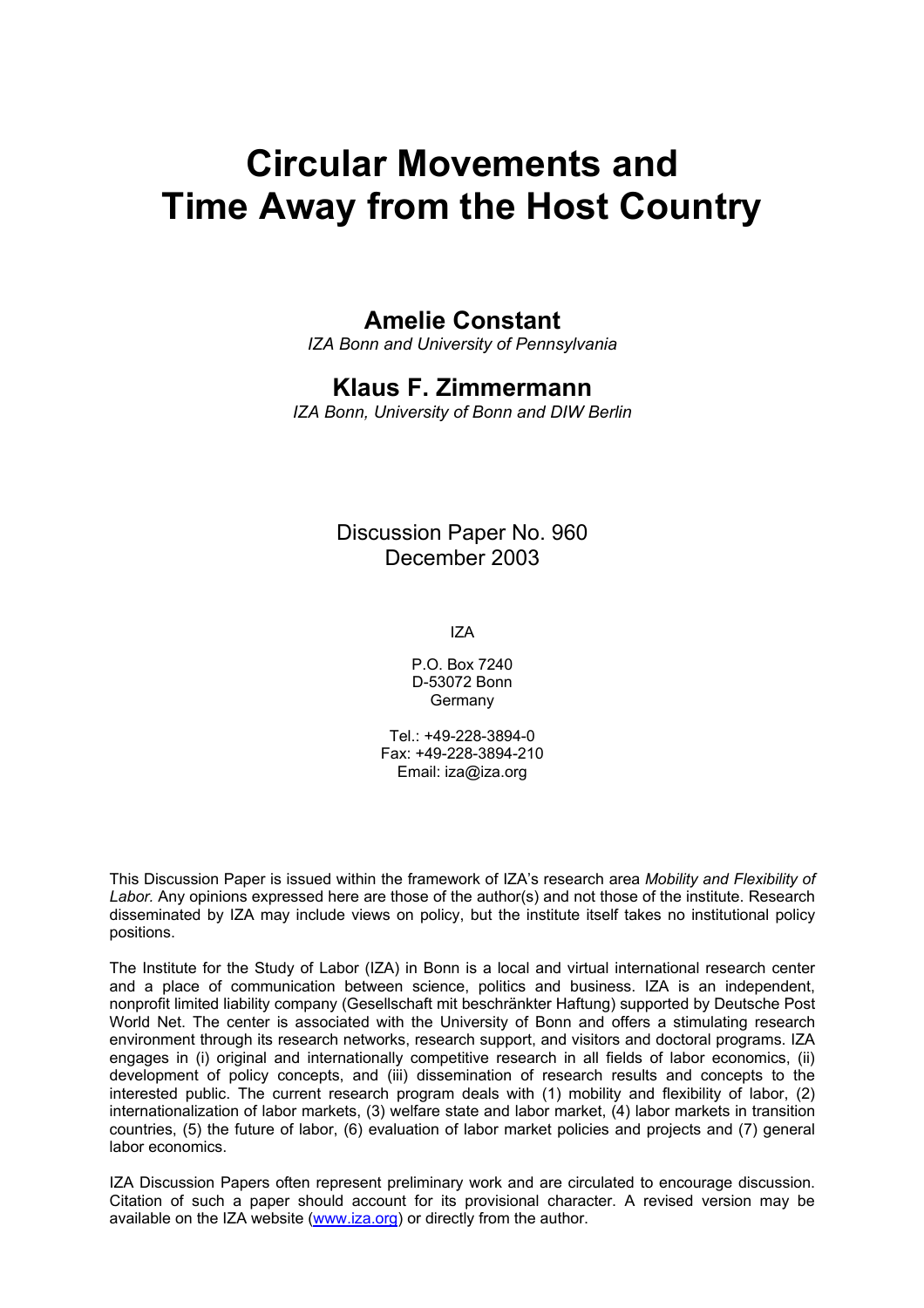IZA Discussion Paper No. 960 December 2003

## **ABSTRACT**

## **Circular Movements and Time Away from the Host Country**[∗](#page-2-0)

The economic literature has largely overlooked the importance of repeat migration. This paper studies repeat or circular migration as it is manifested by the frequency of exits of migrants living in Germany, and by the number of years being away from the host country using count data models. More than 60% of the guestworker generation currently living in Germany, the largest European immigration country, are indeed repeat migrants. The findings indicate that immigrants from European countries, the less educated, those with weak labor market attachments, the younger and the older people (excluding the middle ages), and the newcomers and the more seasoned are significantly more likely to engage in circular migration and to stay out of Germany for longer. Males exit more frequently than females but do not differ in the time spent out. Those migrants with family in the home country remain out longer but are not more frequently out.

JEL Classification: F22, J15, J61

Keywords: repeat migration, circular migration, guestworkers, minorities

Corresponding author:

Klaus F. Zimmermann IZA P.O.Box 7240 53072 Bonn Germany Phone: +49 228 3894 200 Fax: +49 228 3894 210 Email: [zimmermann@iza.org](mailto:zimmermann@iza.org)

 $\overline{a}$ 

<span id="page-2-0"></span><sup>∗</sup> The authors would like to thank seminar participants at the IZA Research Seminar for helpful comments and suggestions. The GSOEP data basis used in this study is available upon request from the German Socio-Economic Panel at DIW Berlin ([www.diw.de/gsoep\)](http://www.diw.de/gsoep).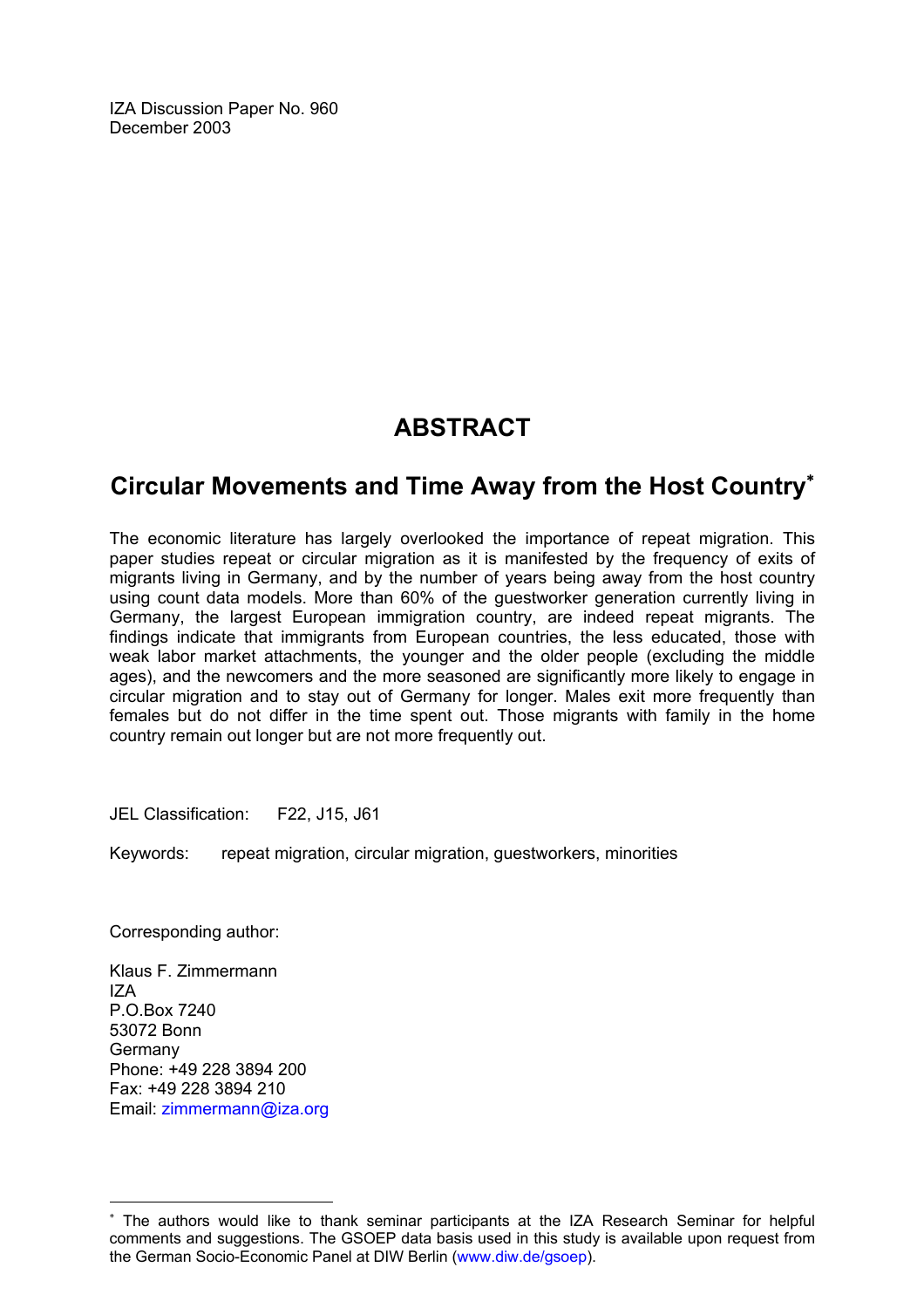For the traditional immigration countries, migration has often been perceived as a one time discrete move from the home to the host country, and return migration has been regarded as a move from the host back to the home country. These movements have attracted substantial research activities. An overview of this literature and some key collected research papers on the migration and return migration decisions are contained in Zimmermann and Bauer (2002). However, it has now become a reality that circular, repeat, recurrent, revolving door, multiple, frequent, repetitive, intermittent, seasonal, sojourning, cyclical, recycling, chronic or shuttling migration is a salient trait of migration. Circular migration, as we call it here in short, is a common practice by many of the migrants of today.

 Unfortunately, the literature on multiple moves in an international setting is rather scarce. The classical contribution by DaVanzo (1983) is an examination of internal repeat migration in the United States. Most of the contributions are from sociology. For instance, Massey and Espinosa (1997) have established that Mexicans moving into the United States are indeed circular migrants. They have shown that this phenomenon is even more common than return or onward migration. Using the example of Puerto Ricans, Tienda and Diaz (1987) have argued that circular migration (here to the United States) can be disastrous for families, employment and income, when return migrants face high unemployment in the home country and are forced to migrate again. They suggest that circular migration might have contributed to a rapid increase in female-headed families, high school dropout rates, and a lack of training and work experience.

 A recent article in the Wall Street Journal (Porter 2003) has made it clear that the issue of circular migration is even relevant for illegal migrants. The ability to go back and forth between the home and the host country and its consequences for both economies is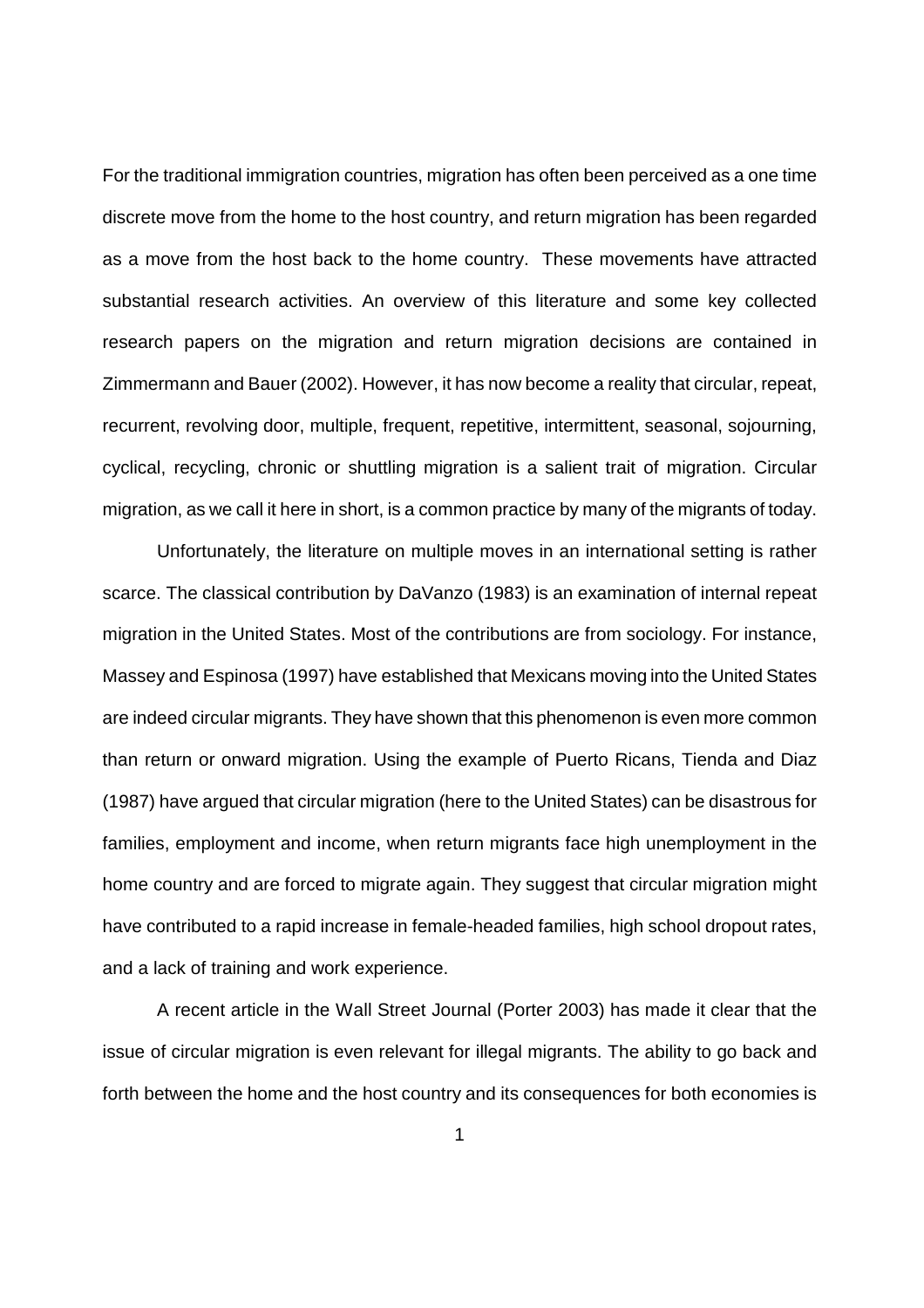discussed in the context of Mexican migration to the United States. Originally, this was a temporary, male dominated workforce going home regularly to support the family with money earned abroad. Many communities especially in California enjoyed the advantages of cheap labor without experiencing the problems with entrenched communities of lowincome workers and their families. Now with the much stricter border controls the behavior of Mexican migrants has changed. While this has not stopped people from coming, they are much less inclined to circularly return, but bring their families instead. Since the early 1980s, where an undocumented Mexican worker stayed about three years on the average, the duration of stay has increased to nine years in the late 1990s.

 That restrictive migration policies can turn out to be rather counter-productive had been observed before. A quite similar problem had appeared in major European countries including Germany, when in 1973 the labor hiring regime was abolished abruptly in the face of rising unemployment (Zimmermann 1996). As a consequence, many migrants from the guestworker generation stopped going home and induced a substantial rise in family reunifications. Now, only a smaller portion of the migrants work, and they exhibit high unemployment rates and substantial take-ups of social assistance.

Hence, the issue of how circular migration develops and how those migrants integrate in the host country is of substantial political importance. The way migrants will attach themselves to the labor force and to society largely depends on their moving strategy. However, there is hardly any empirical literature on this new type of migration. To fill this gap, the paper aims to answer the following questions: What are the determinants of circular migration and what are the socioeconomic characteristics of the immigrants who practice it? What is the frequency of exits and what determines the time spend home? Do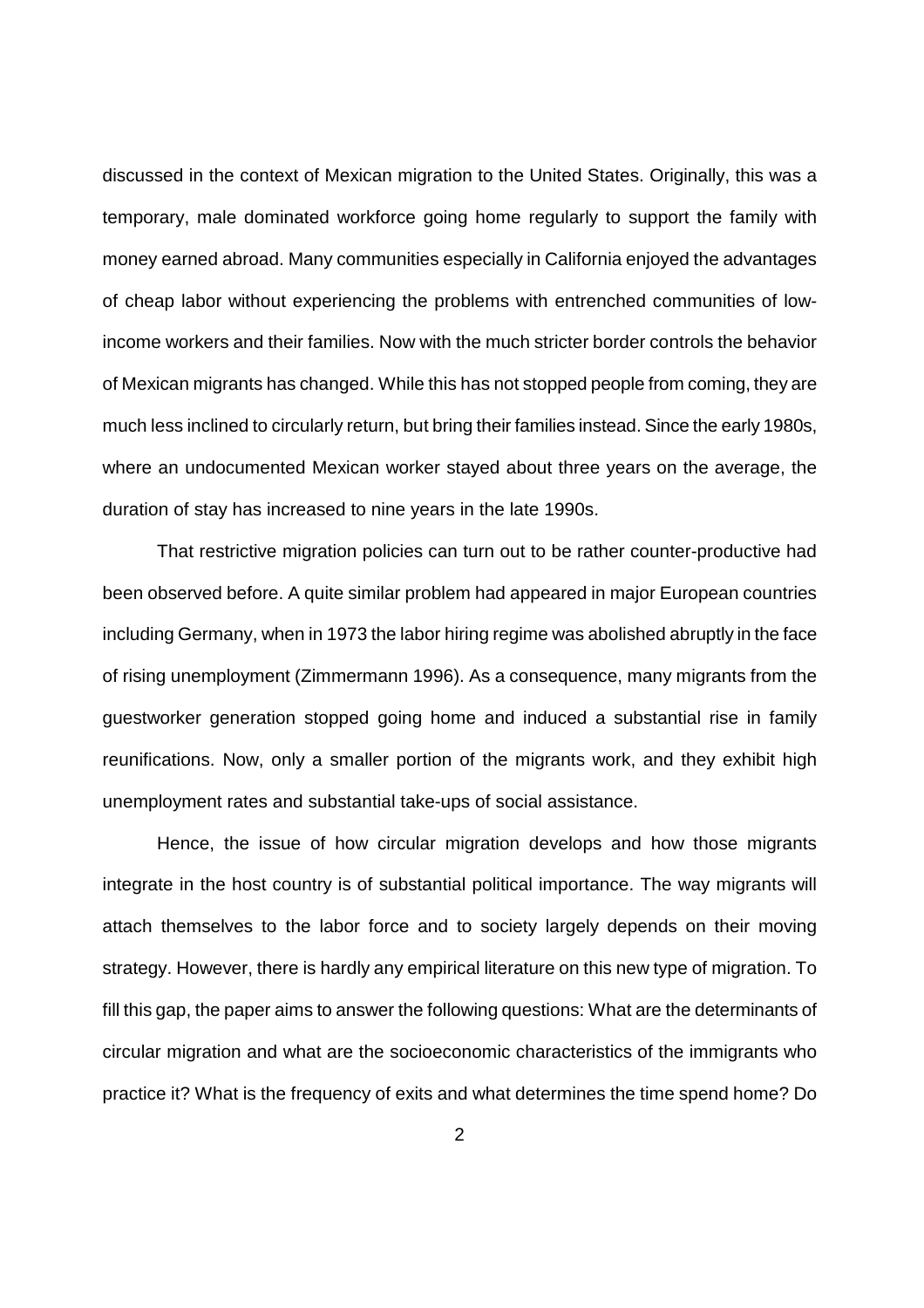circular immigrants respond to the general situation in the host economy, namely their unemployment experiences? Or, is circular migration just an optimization device?

#### **The Economics of Circular Migration**

The literature on migration has established that return migration is considerable and highly selective (Borjas 1989, Dustmann 1996, and Constant and Massey 2002, 2003). However, once a move has taken place, immigrants are more prone to move again. Each move builds the momentum of a self-sustaining repeat migration through the accumulation of "migration-specific capital" (Massey and Espinosa 1997), and hence, circular migration develops. However, little is known empirically about it, mainly due to the non-availability of suitable longitudinal data. (For a recent exception see Constant and Zimmermann 2003.)

Return migration might occur ex post due to the realization of sub-optimal decisions as a corrective mechanism or due to ex-ante predetermined and preplanned decisions to return. Accordingly, return migration is viewed as a one-time event. Circular migration, however, while it has the appearance of an indecisive perpetual move, it might be a way of optimizing or re-optimizing one's economic, social, and personal situation at every period. Put differently, circular migration might be a way of taking advantage of opportunities as they appear in both the host and home country. Circular migration might also denote strong preferences for frequent locational changes in maximizing utility.

In a way, circular migration helps to keep the migrant's options open for both the host and the home countries, and reduces the risks of a long term commitment. Recurrent immigrant movement back and forth across the border is, indeed, a common strategy

 $\sim$  3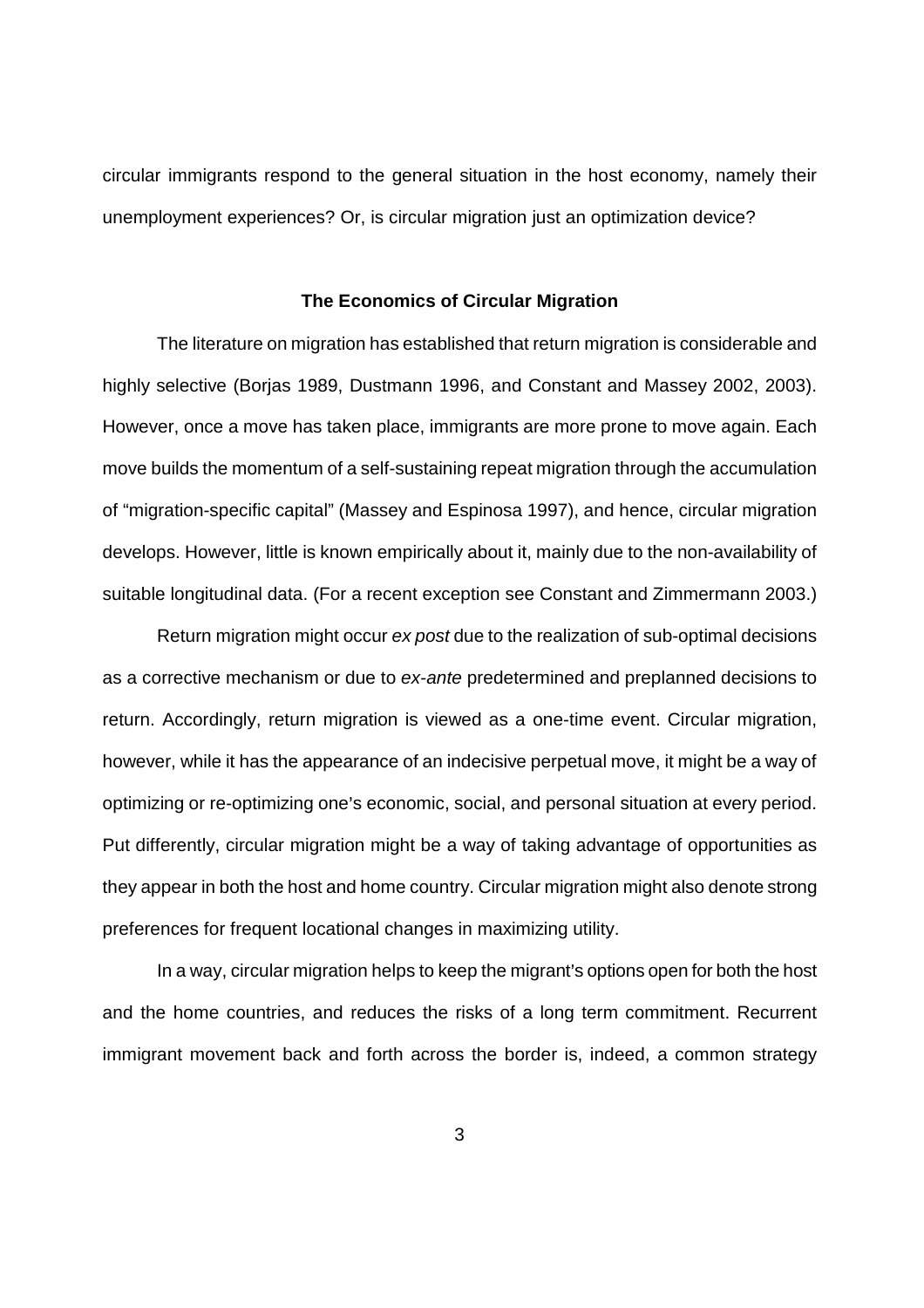among Mexicans in the United States. Further, while the initial move to the host country is governed by uncertainty, circular migration decisions are operating under a more complete information set, thereby reducing search, relocation, and psychic costs. Multiple movers have the comparative advantage of building and accumulating location-specific capital.

Circular migratory moves might also include temporary motives: students who go to the home country to attend college, young adults who return to join the army for the obligatory service, and immigrants who go to the home country to find a spouse. There is also the case of employment or intra-company transfers, i.e. taking advantage of promotions and upward mobility, and the issue of circular moves of retirees.

 In this paper we study the frequency of exits of a migrant population from and back to the host country as well as the amount of time spent out of the host country. An exit is defined as the absence of at least a year until the subsequent return. We seek to identify the underlying factors that cause individuals to frequently move in between the host and the home countries and the time spent outside of the host country at home. We seek to answer the following questions: What are the probabilities that immigrants follow the path of repeatedly crossing the borders between the host and the home countries? Do circular immigrants respond to the general situation in the economy, namely their unemployment experiences? Is circular migration a way of maximizing one's well-being? Or is circular migration the prelude of a long-term permanent installation? What are the socioeconomic characteristics of the individuals who practice circular migration? Does circular migration occur mainly during the younger years or does it persist throughout the immigrant's life? We control for gender differences, human capital, country of origin, and employment characteristics. We further compare the stayers (immigrants who stayed in the host country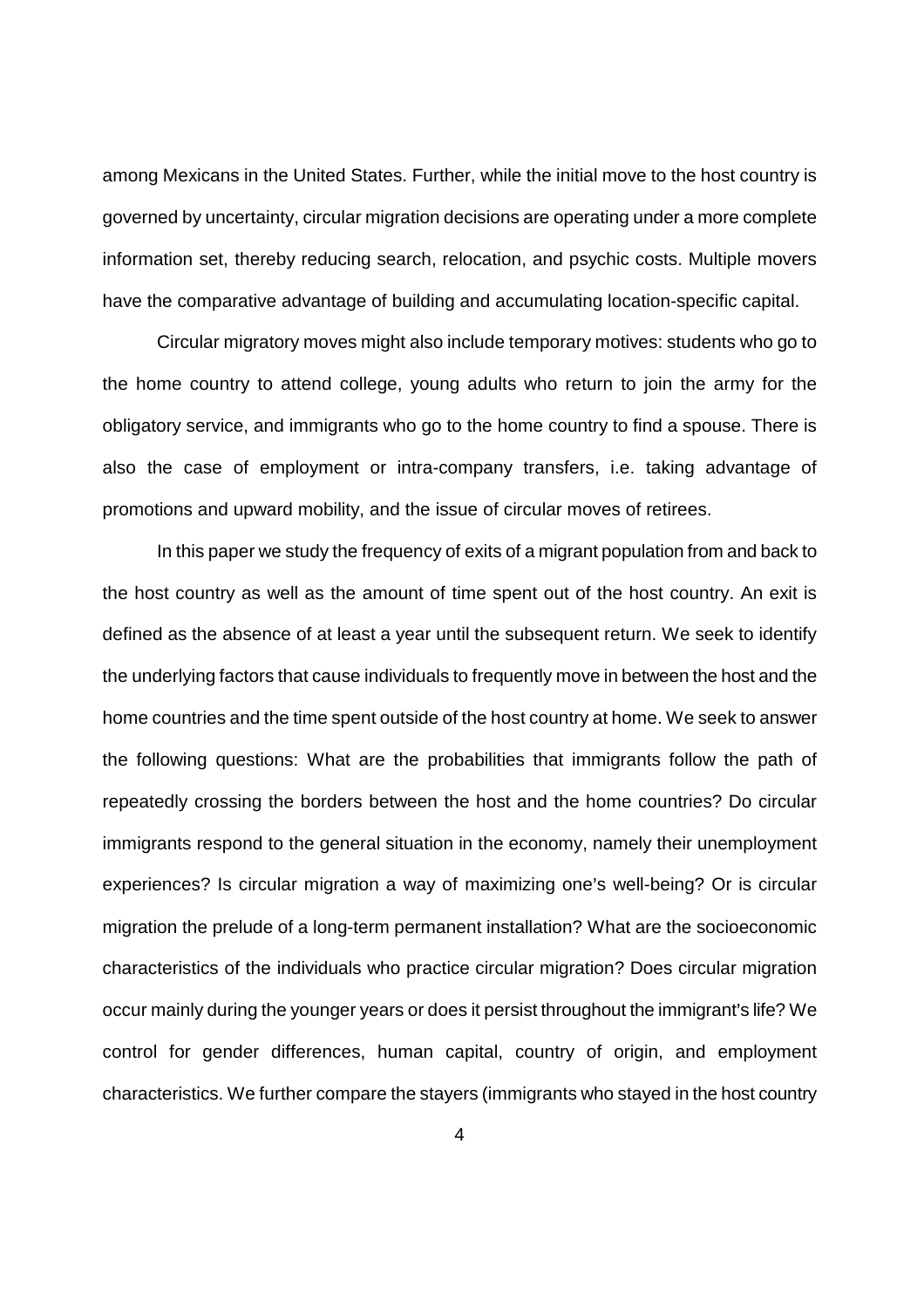without interruption) with the chronic movers (immigrants who move from one country to another and back).

Few studies have examined the phenomenon of circular migration between the host and the home countries, and little is known about the characteristics of these migrants. Among the first to study the phenomenon of perpetuating migration between the United States and Mexico, is Massey (1987). Investigating the frequency of trips from Mexico to the United States and back he established that the progression from one trip to the next is determined by variables connected with the migrant experience itself, while social networks play an important role in undertaking an additional trip. In contrast, age, education, marital status, presence of children, and land ownership are unrelated to the likelihood of making an additional trip. Looking at repeated illegal trips by Mexican immigrants to the U.S. the Donato et al. (1992) study showed that older immigrants are less likely to undertake a second illegal trip but the likelihood of an additional trip increase with the number of previous trips. While the 1986 Immigration Reform and Control Act had no effect in deterring recurrent illegal migration, they also found that even apprehension does not deter migration. In fact, immigrants who have embarked on a career of recurrent U.S. migration are less likely to alter their deportment.

In a later study, Massey and Espinosa (1997) examined the odds of taking an additional trip to the United States, for both documented and undocumented migrants, given that at least one trip had already occurred. They found that immigrants who practice circular migration display significantly different characteristics. The odds of circular migration progressively increase with experience, occupational achievement, and prior trips in the United States, suggesting a self-perpetuating nature of migration. The likelihood of taking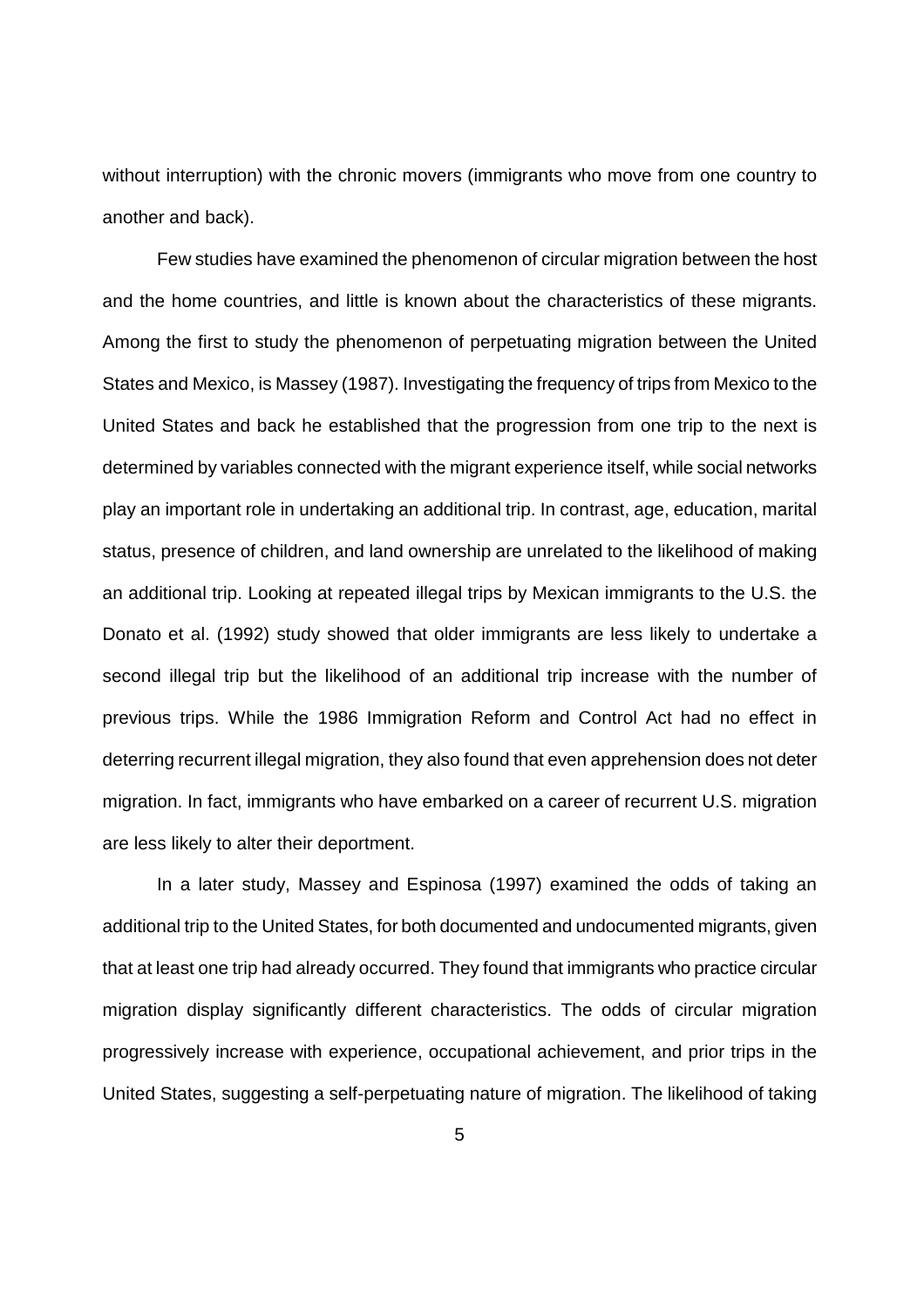another trip to the United States is also reinforced by social capital that is created through circular migration. However, they found that controlling for migration-specific human and social capital, the variables that were of the essence in determining initial migration become less important in forecasting circular migration. Nevertheless, among undocumented immigrants, amnesty to a family member, increases the odds of taking an additional trip.

Whereas it has been argued that for the Puerto Ricans, for example, circular migration has hampered them from moving up economically and establishing roots in one country (Tienda and Diaz 1987), no empirical studies have proven this argument. Many immigrants continue to maintain businesses, homes, and families in Mexico while they are moving back and forth seasonally (Durand and Massey 1992).

#### **Data, Variables and Methods**

Our empirical analysis uses data from Germany, the largest European immigration country, namely from the German Socioeconomic Panel (GSOEP), a nationally representative survey with outstanding quality and reputation provided by DIW Berlin, the German Institute for Economic Research (SOEP Group, 2001). For this study, we were able to include 14 waves from 1984 - 1997 of migrants from the guestworker generation who were not in the military, were over 16 years of age and were successfully interviewed in a given year. The final sample contains 4,613 migrants, with 2,231 of them being females. Re-migration in the sample is substantial. 2,857 individuals have excited Germany at least once during this period. They constitute 62 percent of all guestworkers in our sample.

In our analysis we employ a standard set of human capital and socioeconomic status variables. Our main interest is in how these characteristics influence migrants to exhibit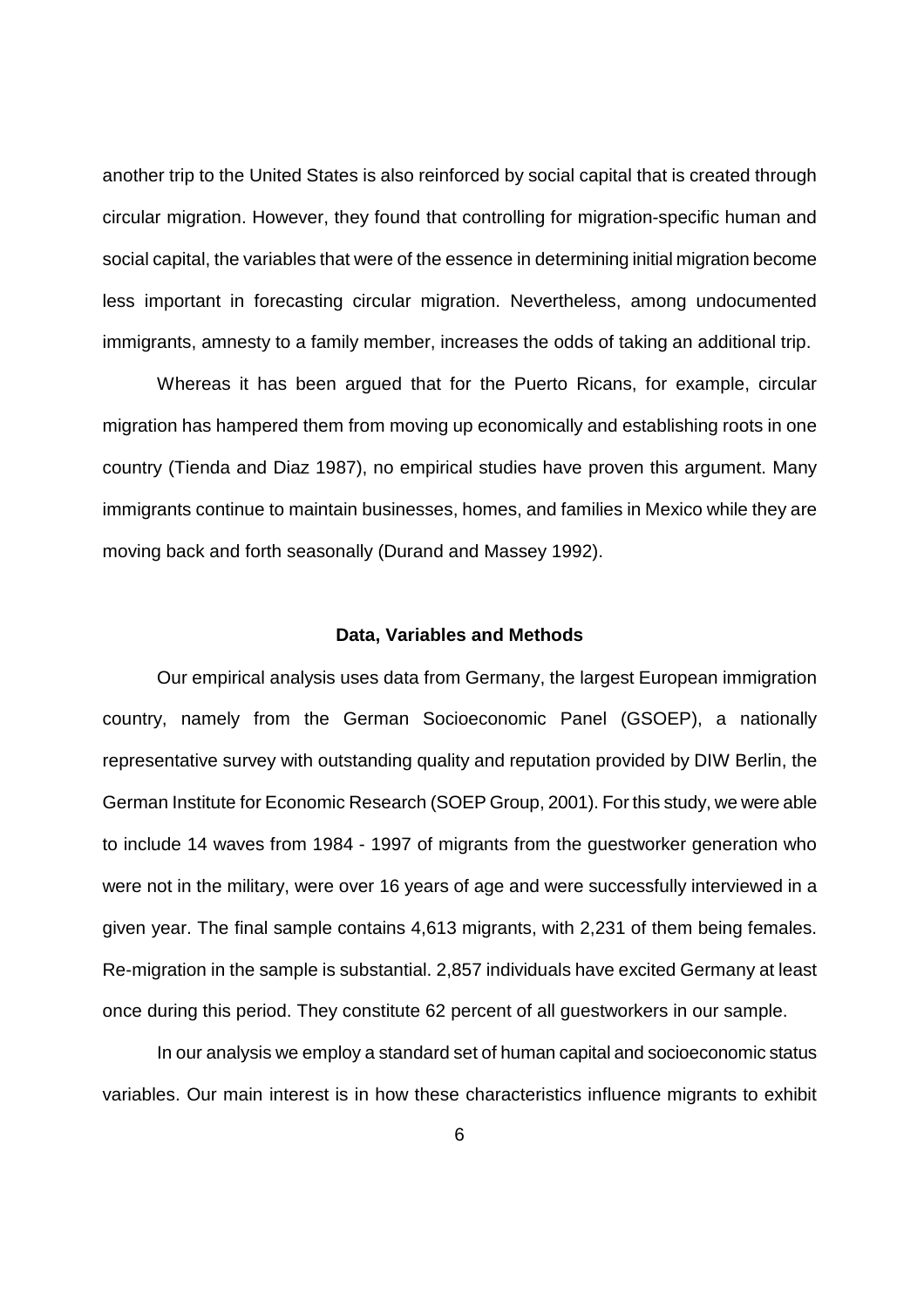circular movements. Our dependent variables are the number of exits from Germany and the number of years out of Germany. An exit is defined as an absence of at least one year out of Germany and a return back to Germany.

With regards to the independent variables, human capital is captured by education and language. The education variable includes both pre- and post-migration education. Because of the specificity of the German educational system the education variable also embodies vocational training. This is a better measure of human capital because in addition to formal education it includes the effect of training on occupational attainment. We capture experience by age and years of residence in Germany. For the labor market characteristics we include employment status - whether full or part time - and occupational prestige of the last occupation before the first exit. We also include remittances since circular migration to the home country is also likely to increase remittance flows.

Lastly, we include variables that capture social and psychological ties to the respective countries. Namely, owning one's own home in Germany would indicate a successful adaptation in Germany and will lower the likelihood of repeated moves. Likewise, if one's spouse and children are in the home country this will increase the likelihood of repeated moves. Although being a German citizen could indicate that the immigrant "feels at home" in Germany and would be reluctant to go back to the home country, at the same time German citizenship gives the opportunity to be able to travel back and forth without being subject to migration restrictions. The same rationale applies to EU nationals, who we expect to exhibit a higher probability to repeated moves.

In a count data framework (Cameron and Trivedi 1998; Winkelmann 2000), we estimate two models. Our first approach studies the frequency of the moves out of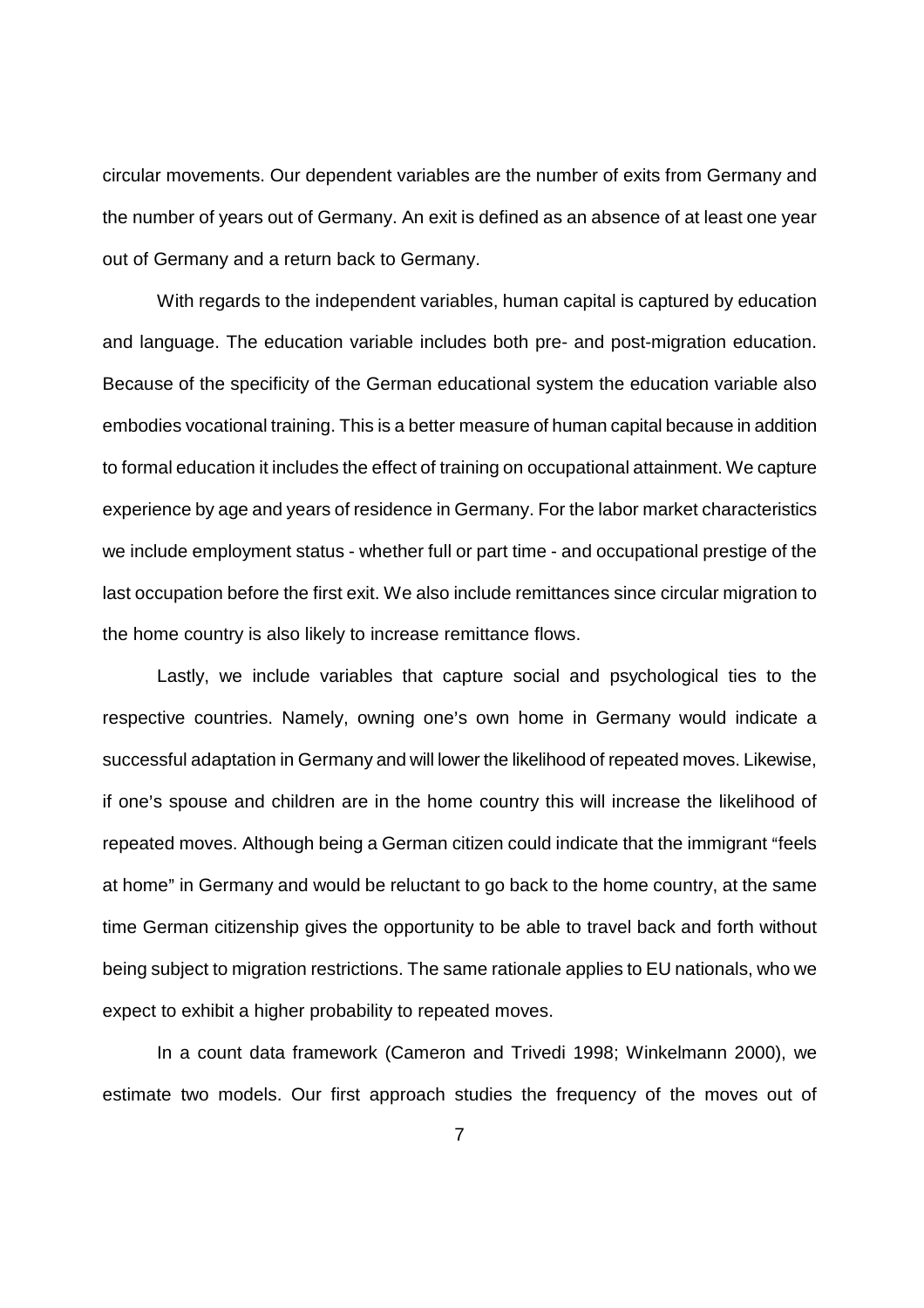Germany, and the second examines the total number of years spent out of Germany in across all time periods of our sample. For this exercise we employ robust Poisson regressions, and we test against more general alternatives. To control for the fact that some immigrants enter the sample later and to normalize the observation period, we introduced two exposure variables as regressors in the count data estimation. An implication of this is that we enforce equal presence of the individuals. The exposure variable is the maximum number of possible exits for each particular individual in the case of the frequency of the moves, and the maximum number of potential years out of the country in the case of the study of the duration of absence. Individuals were considered in their first year in the panel, and we regressed the number of exits or years spent out of Germany on the socioeconomic characteristics of an immigrant during that year. For the circular migrants, this year is the year before the first exit out of Germany.

#### **Empirical Evidence**

Table 1 presents the summary statistics for the selected variables in the analysis. These statistics are tabulated separately for the entire sample, the immigrants who left Germany at least once, and the immigrants who never left Germany. As expected, there are differences between these groups. On average, the circular immigrants are 4 years older than the stayers, and most of the circular moving occurs by people who are between 25 and 64 years of age before they first exit. While both groups have about 14 years of residence in Germany they do not have accumulated much human capital. Overall, the circular migrants have less education acquired in Germany and more in the home country. Compared to the immigrants who stay in Germany, a larger percentage of the circular migrants never went to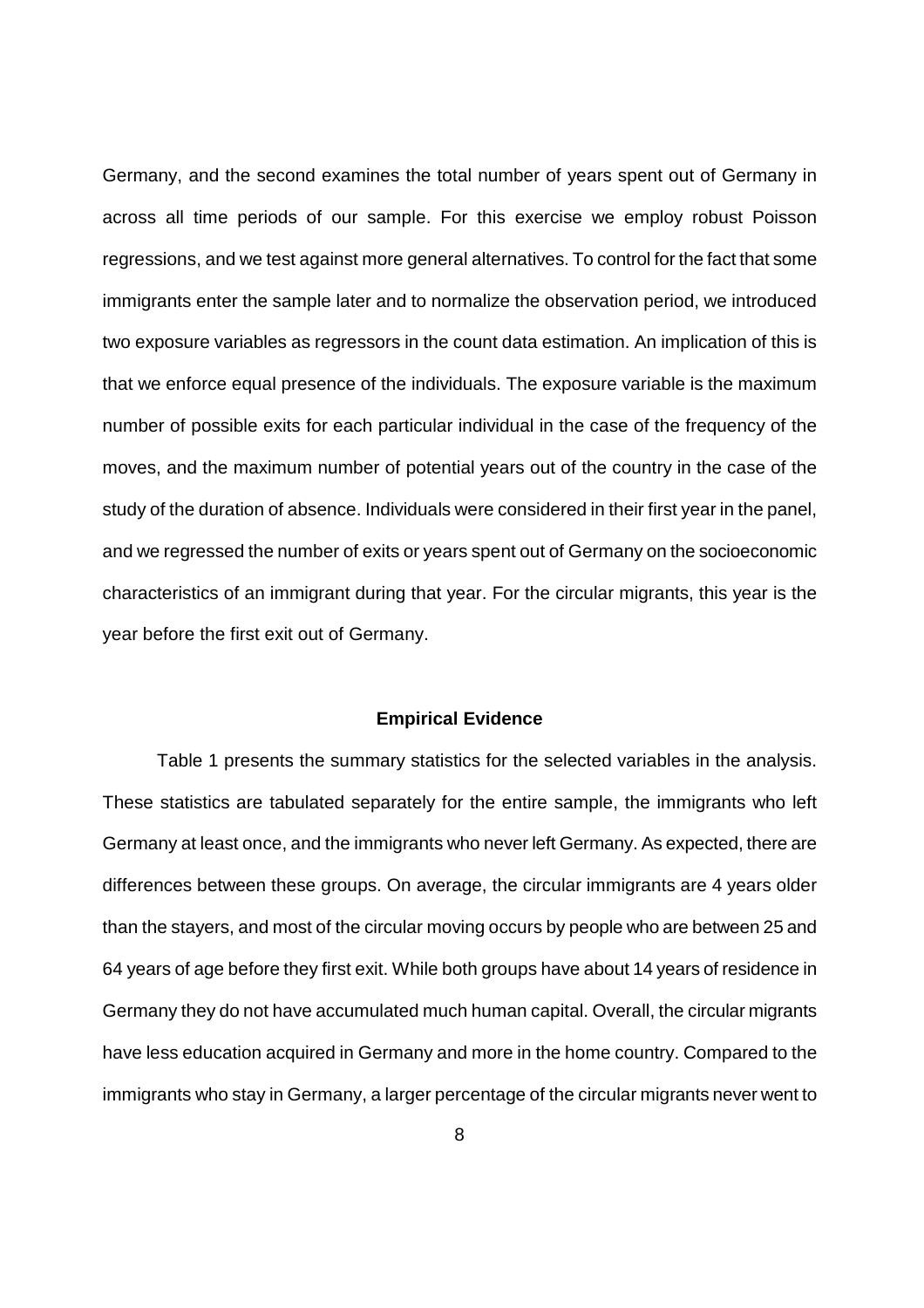school in Germany, a smaller percentage of them acquired higher education, and a smaller percentage of them speak the German language fluently.

These raw statistics also show that a larger percentage of the circular migrants are employed full time in Germany although their occupational prestige score is not very different from the occupational score of the stayers. Circular migrants tend to remit more to the home country, they tend not to own their own house in Germany, and not to acquire the German citizenship. Among circular migrants, 41% are from EU countries as opposed to 27% among the stayers. Moreover, the majority of circular migrants are married with a larger percentage having their spouse and children in the home country.

When it comes to feeling attached and comfortable in Germany, whether stayers or circular migrants, only about 3% of the guestworkers in Germany feel German. Lastly, the average circular migrant has spent about 7 years out of his tenure in Germany and has exited and returned more than once. In general, these characteristics show that although the immigrants who repeatedly cross the borders are more likely to be employed and, indeed full-time employed, they do not feel attached to the German sociocultural society, while they maintain strong ties with the countries of origin.

Our analysis of count data models involved the estimation of a standard Poisson regression model, while the traditional negative binomial regression and other more general alternatives were not found to be appropriate. First, simple overdispersion tests were employed using the parameter estimates of the standard poisson regression model (Greene 2000: 884-885). We use two standard tests that examine the departure from the standard poisson assumption of the equality of the mean and the variance. The first test (see also  $G(\mu)$  in Table 2) examines an alternative where the difference between the variance and the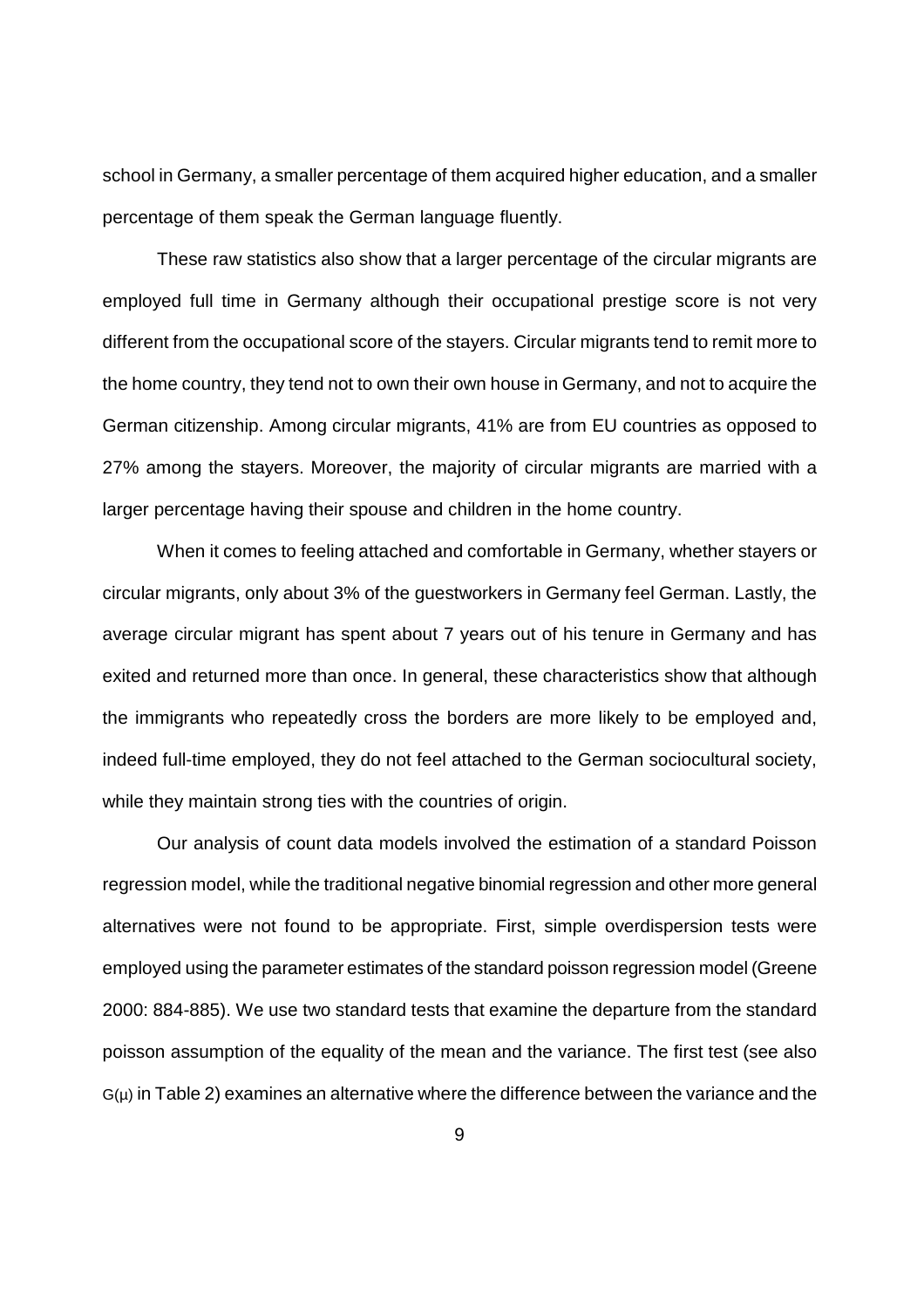mean is a constant times the mean. The second test (see also  $G(\mu^2)$  in Table 2) examines an alternative where the difference between the variance and the mean is a constant times the squared of the mean. The latter test suggests the validity of the most popular alternative specification used in the literature, namely the Negative Binomial Regression model.

Table 2 shows that the number of exists exhibits no overdispersion, while there is some (for  $G(\mu)$ ) in the case of the number of years out of Germany. This implies that in both cases the Negative Binomial Regression model is not appropriate. However, the Poisson parameter estimates are consistent under a wider class of count data models, but the standard errors are too low (too high) in the case of over-(under-)dispersion. To avoid such a potential bias, we thus, calculated robust standard errors, which are able to deal with any kind of dispersion.

In Table 2 we present the empirical estimates from the Poisson regression as they predict the frequency of exits and years out (columns 2 and 4 respectively). In columns 3 and 5 we present the marginal effects of the 2 models. For both models, the age pattern with regards to the likelihood of repeated moves and years out of Germany is that of a Ushape. Younger immigrants are less likely to engage in circular migration or to stay out for more years but as they grow older they are more likely to go out more often and to stay out longer. With regards to years since migration, the likelihood of circular migration decreases with additional years since migration when one has only a few years of migration accumulated in Germany, but this likelihood increases when one has spent more years in Germany.

Those immigrants who have some years of schooling in their home country before they migrated have a lower proclivity to circular migration and lower proclivity to stay out for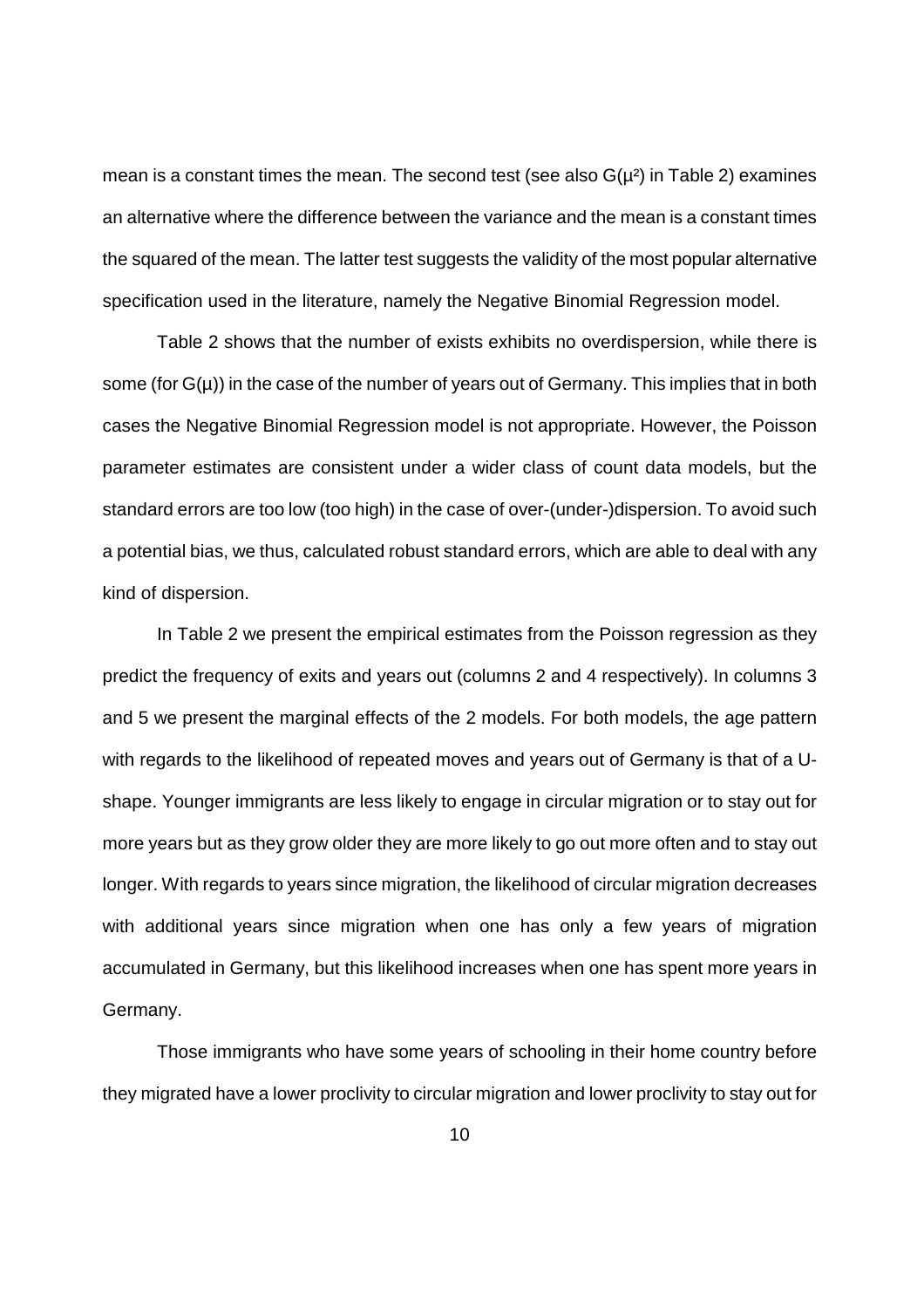longer periods. Similarly, immigrants who have acquired education in Germany, whether formal schooling or vocational training, are less likely to become circular migrants and less likely to stay out of Germany for long. For example, the migrants who obtained higher education in Germany, as opposed to those who never went to school in Germany, will exit 0.24 times less and stay 1.32 less years abroad. Further, immigrants who are employed in Germany whether full or part time have a lower probability to exit Germany and a lower probability to stay out for longer periods.

Moreover, for both models, we find that the immigrants who have become German citizens and, thus, have unrestricted entry and exit into Germany and its labor market, have a significantly higher probability both to exit Germany frequently and to stay out of Germany longer. Immigrants who take the German passport exit and enter Germany 0.6 times more and they stay 3.21 more years out of Germany compared to the immigrants who have not become German citizens. By the same token, we find that the non-EU nationals in Germany, who fear that they will not be able to return once they are out of the country, have a lower probability to exit and to spend any years out of Germany. Specifically, Turks have an 8% lower probability to exit and 10% lower probability to stay out for a long period compared to EU nationals. They also exit 0.06 times less and stay in Turkey 0.47 years less than EU-nationals.

For the number of exits model specifically, we find that male immigrants are more prone to circular migration. They are 11% more likely to frequently go in and out of Germany and exit 0.08 times more than female immigrants. For the number of years out of Germany model, we find that the immigrants who own their house in Germany have a 28% lower probability to stay out of Germany for prolonged periods. Our results show that home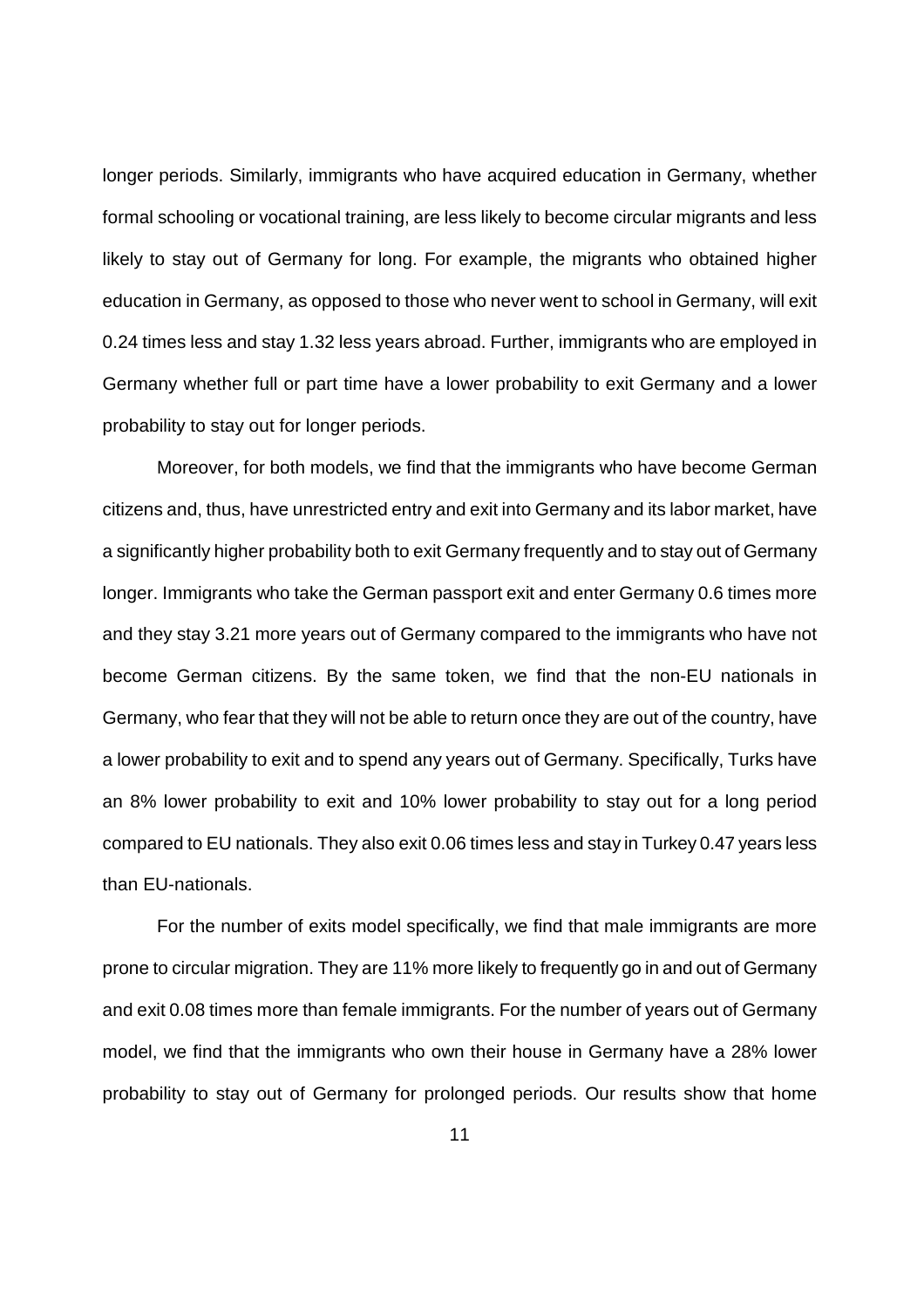ownership in Germany reduces the number of years one stays out of Germany by 1.3 years. Immigrants from ex-Yugoslavia have a 20% lower probability to stay out of Germany for more years and stay roughly for 1 year less abroad.

Whereas only a small percentage of the guestworkers have left their spouses back in the home country, this fact significantly increases the probability to spend more years out of Germany, as expected. Having their spouses back in the home country increases their time outside Germany by a whole year. In contrast, having young children in the household significantly decreases the probability to spend more years out of Germany. This could occur because parents do not want to disrupt their children's education by moving them for long periods out of Germany or because these youngsters feel that Germany is their home and refuse to let their parents undertake longer spells outside Germany.

#### **Summary and Policy Discussion**

In this paper we considered the phenomenon of repeat or circular migration as it is manifested by the frequency of entry and exits from Germany and by the time spend outside of Germany. Based on the German Socio-Economic Panel (GSOEP), we estimated robust Poisson models to explain the guestworkers' behavior. We find that migrants who do not face restrictions to reenter into Germany (like members from EU countries), who are less educated (either from the home or the host country), those with no labor market attachment in Germany, and those who carry a German passport are significantly more likely to engage in circular migration and to stay out of Germany for longer. This also holds for younger or older individuals and for recent or permanent immigrants, while both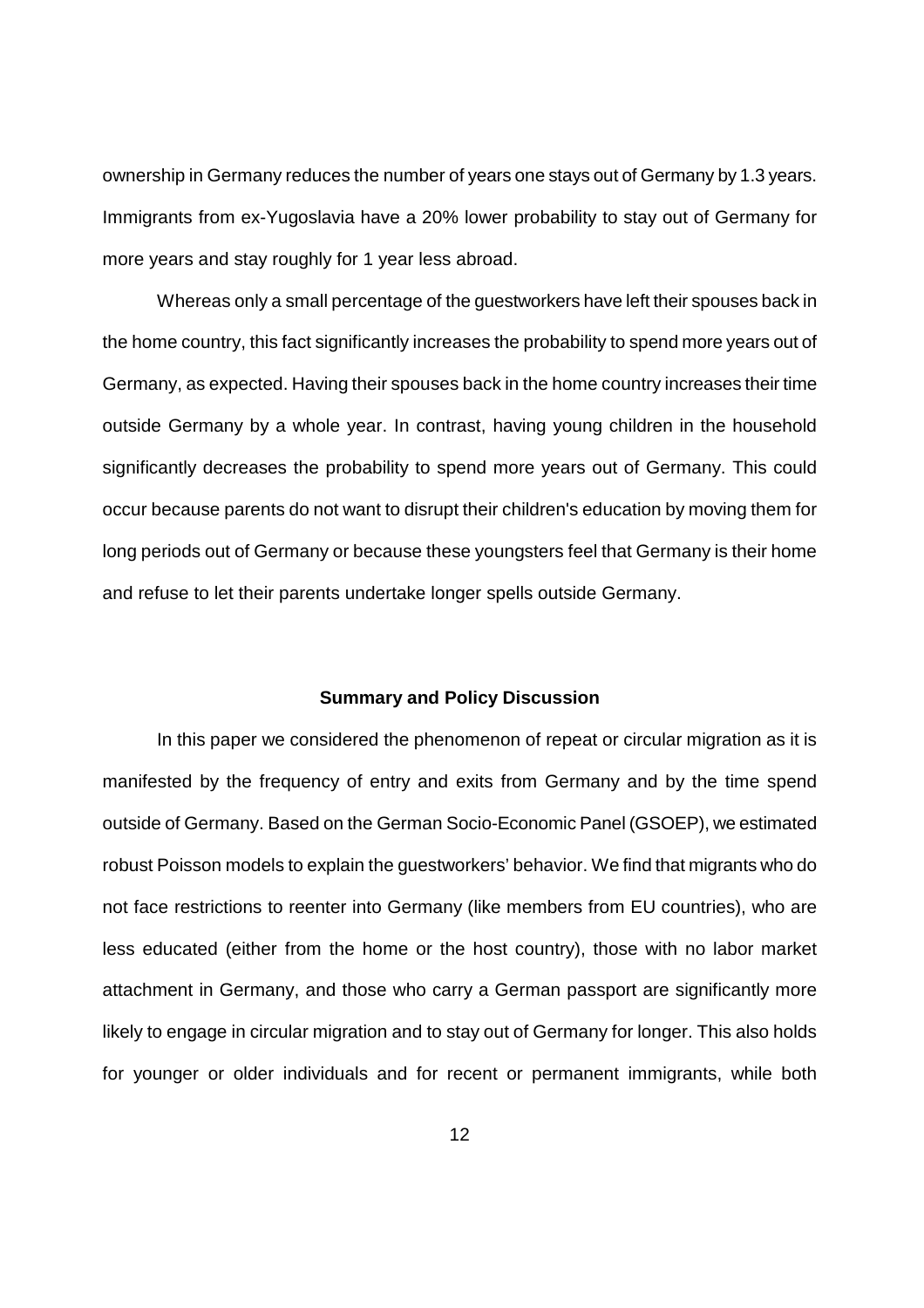variables exhibit a non-linear relationship. These findings point to the fact that circular migrants are bi-modal, they either are more seasoned or they are newcomers. Male guestworkers are more frequently out, but are not different from females in the overall time spend home. Those, who do not own real estate in Germany, have a spouse in the home country and no under-age children in Germany stay significantly longer time periods out of Germany but are not significantly more likely to engage in circular migration measured by the number of exists.

We conclude that circular migration is indeed an important phenomenon that should receive more attention among researchers and policy-makers. Since the mid-seventies, tighter mobility constraints had caused a decline in return migration among the guestworkers in Germany because they were unable to re-enter easily. As shown in this paper, the same happens with the phenomenon of circular migration. If such a phenomenon is considered to be beneficial since it increases the flexibility of the host country to react to labor market conditions, it should be fostered rather that made difficult. This may also affect our evaluation of illegal migration. As we recently saw in the United States, tighter controls at the Mexican border have caused the odd result that more illegals stay, which seems to appear as a counter-productive policy measure.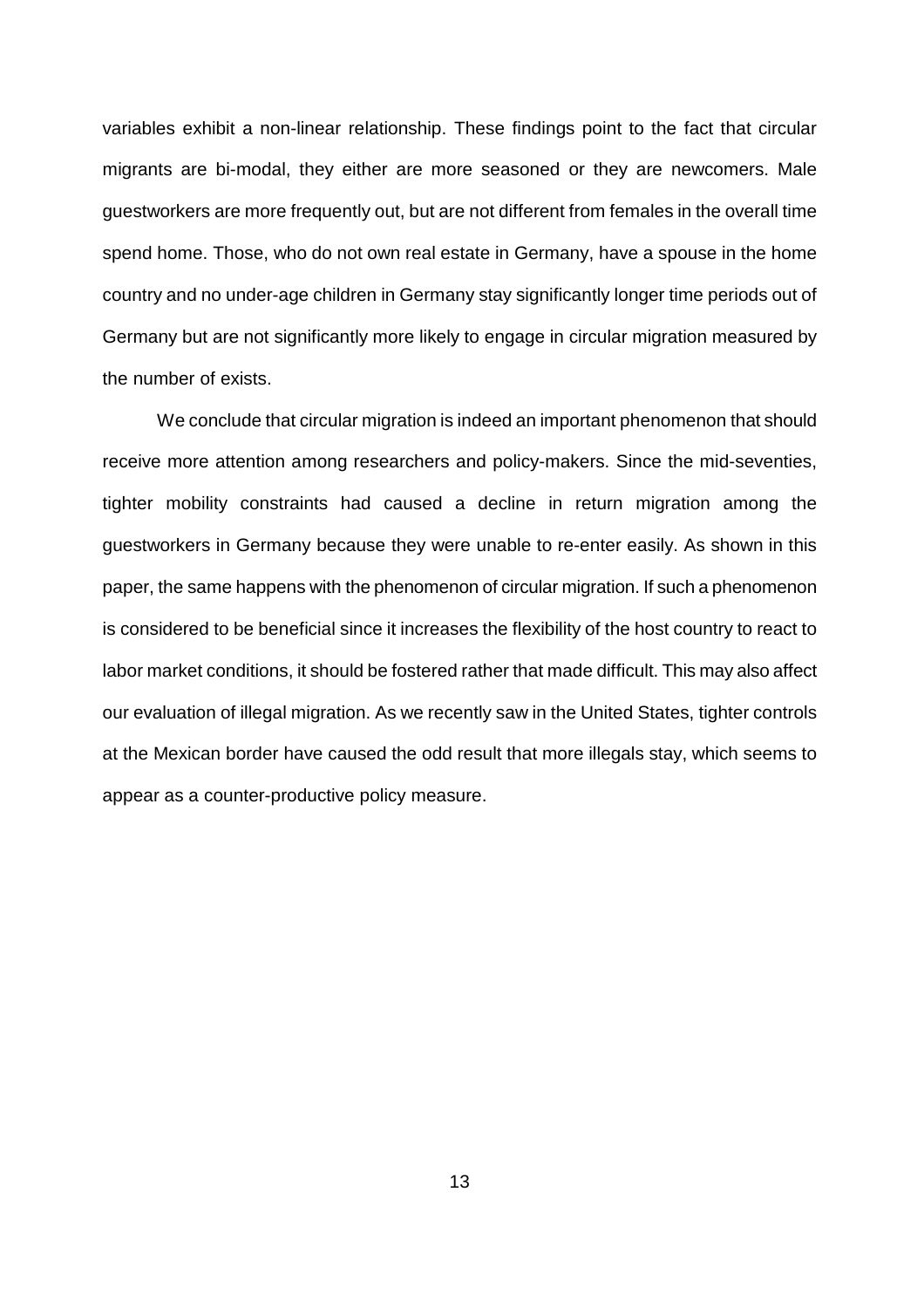|                                        | <b>Entire Sample</b><br>Left Germany at least<br>once |          |        | Never left Germany |        |          |
|----------------------------------------|-------------------------------------------------------|----------|--------|--------------------|--------|----------|
| Variables                              | Mean                                                  | Std.Dev. | Mean   | Std.Dev.           | Mean   | Std.Dev. |
| Male                                   | 0.516                                                 | 0.500    | 0.523  | 0.500              | 0.505  | 0.500    |
| Age                                    | 31.542                                                | 13.121   | 32.888 | 13.579             | 29.351 | 12.026   |
| Age (16-18)                            | 0.235                                                 | 0.424    | 0.203  | 0.403              | 0.285  | 0.452    |
| Age (19-24)                            | 0.173                                                 | 0.379    | 0.168  | 0.374              | 0.182  | 0.386    |
| Age (25-64)                            | 0.588                                                 | 0.492    | 0.622  | 0.485              | 0.531  | 0.499    |
| Age (65+)                              | 0.004                                                 | 0.066    | 0.006  | 0.077              | 0.002  | 0.041    |
| <b>Years Since Migration</b>           | 14.492                                                | 7.792    | 14.474 | 7.467              | 14.522 | 8.295    |
| No Degree in Germany                   | 0.723                                                 | 0.448    | 0.747  | 0.435              | 0.683  | 0.466    |
| Primary-Secondary Education in Germany | 0.175                                                 | 0.380    | 0.181  | 0.385              | 0.165  | 0.371    |
| <b>Higher Education in Germany</b>     | 0.103                                                 | 0.303    | 0.072  | 0.259              | 0.152  | 0.359    |
| Vocational Training in Germany         | 0.166                                                 | 0.372    | 0.168  | 0.374              | 0.162  | 0.369    |
| <b>Speaking German Fluently</b>        | 0.209                                                 | 0.407    | 0.193  | 0.395              | 0.236  | 0.425    |
| <b>Education in Native Country</b>     | 4.470                                                 | 3.595    | 4.699  | 3.485              | 4.099  | 3.738    |
| <b>Fulltime Employed</b>               | 0.472                                                 | 0.499    | 0.492  | 0.500              | 0.440  | 0.497    |
| Not Employed                           | 0.365                                                 | 0.482    | 0.343  | 0.475              | 0.402  | 0.490    |
| Employed                               | 0.577                                                 | 0.494    | 0.597  | 0.491              | 0.546  | 0.498    |
| Prestige of Job in Germany             | 31.694                                                | 11.302   | 31.893 | 11.156             | 31.371 | 11.533   |
| <b>Remit to Home Country</b>           | 0.217                                                 | 0.412    | 0.239  | 0.427              | 0.180  | 0.384    |
| Own Dwelling in Germany                | 0.070                                                 | 0.255    | 0.059  | 0.235              | 0.088  | 0.284    |
| German Citizen                         | 0.163                                                 | 0.370    | 0.131  | 0.337              | 0.216  | 0.412    |
| Turk                                   | 0.324                                                 | 0.468    | 0.321  | 0.467              | 0.330  | 0.470    |
| ex-Yugoslav                            | 0.156                                                 | 0.363    | 0.140  | 0.347              | 0.182  | 0.386    |
| EU-Citizen                             | 0.356                                                 | 0.479    | 0.408  | 0.492              | 0.272  | 0.445    |
| Not Married                            | 0.389                                                 | 0.488    | 0.370  | 0.483              | 0.419  | 0.493    |
| Married                                | 0.611                                                 | 0.488    | 0.630  | 0.483              | 0.581  | 0.493    |
| Married Spouse not in Germany          | 0.028                                                 | 0.166    | 0.035  | 0.183              | 0.018  | 0.134    |
| Kids in the Household                  | 0.605                                                 | 0.489    | 0.608  | 0.488              | 0.601  | 0.490    |
| Kids in Native Country                 | 0.070                                                 | 0.256    | 0.078  | 0.268              | 0.058  | 0.234    |
| Feel German                            | 0.034                                                 | 0.182    | 0.035  | 0.183              | 0.034  | 0.180    |
| Number of Years out of Germany         | 4.555                                                 | 4.903    | 7.354  | 4.270              | 0      | 0        |
| Number of Exits out of Germany         | 0.700                                                 | 0.622    | 1.130  | 0.372              | 0      | 0        |
| Time in the Panel                      | 7.417                                                 | 4.880    | 5.686  | 4.191              | 10.232 | 4.602    |
| Observations                           |                                                       | 4613     |        | 2857               |        | 1756     |

#### TABLE 1: SELECTED SAMPLE CHARACTERISTICS BEFORE THE FIRST EXIT FROM GERMANY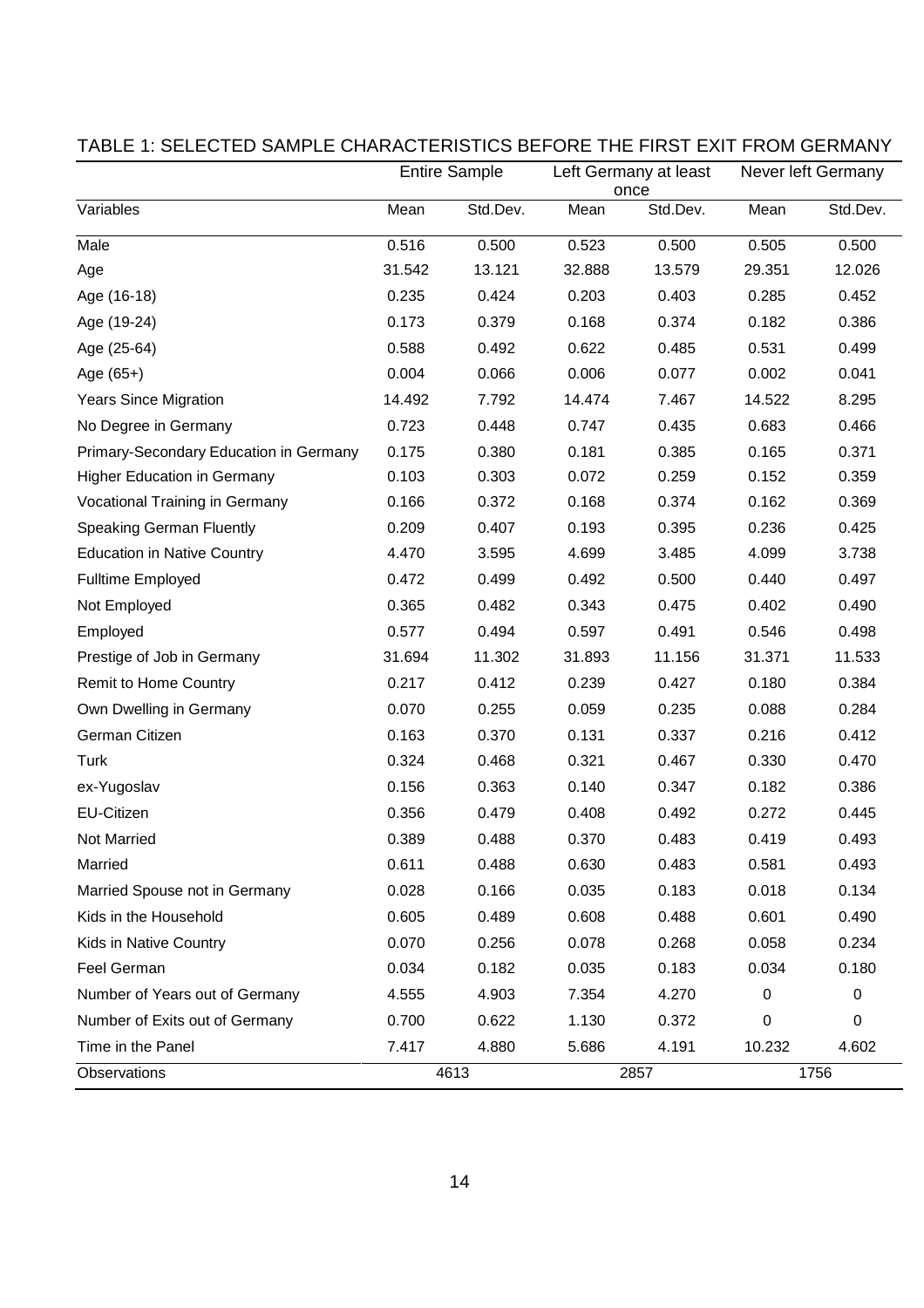#### TABLE 2: NUMBER OF YEARS AND EXITS OUT OF GERMANY; POISSON REGRESSION WITH ROBUST STANDARD ERRORS AND MARGINALS

|                                                         | Number of Exits out of Germany |                                         | Number of Years out of Germany |                         |  |
|---------------------------------------------------------|--------------------------------|-----------------------------------------|--------------------------------|-------------------------|--|
| Variables                                               | Coefficients                   | <b>Marginal Effects</b><br>Coefficients |                                | <b>Marginal Effects</b> |  |
|                                                         | (Standard Error)               | (Standard Error)                        | (Standard Error)               | (Standard Error)        |  |
| Age                                                     | $-0.085*$                      | $-0.059*$                               | $-0.083*$                      | $-0.378*$               |  |
|                                                         | (0.009)                        | (0.010)                                 | (0.009)                        | (0.068)                 |  |
| Age <sup>2</sup>                                        | $0.001*$                       | $0.001*$                                | $0.001*$                       | $0.004*$                |  |
|                                                         | (0.0001)                       | (0.0001)                                | (0.0001)                       | (0.001)                 |  |
| Years since Migration                                   | $-0.010$                       | $-0.007$                                | $-0.012*$                      | $-0.056$                |  |
|                                                         | (0.006)                        | (0.006)                                 | (0.006)                        | (0.035)                 |  |
| Years since Migration <sup>2</sup>                      | $0.0003*$                      | $0.0002*$<br>(0.0001)                   | $0.0003*$                      | $0.001*$                |  |
|                                                         | (0.0001)                       |                                         | (0.0001)                       | (0.001)                 |  |
| <b>Education in Home Country</b>                        | $-0.023*$<br>(0.006)           | $-0.016*$<br>(0.005)                    | $-0.013*$<br>(0.006)           | $-0.060$<br>(0.035)     |  |
|                                                         | $-0.340*$                      | $-0.238*$                               | $-0.227*$                      | $-1.033*$               |  |
| Primary-Secondary Education in Germany                  | (0.062)                        | (0.060)                                 | (0.065)                        | (0.395)                 |  |
| Higher Education in Germany                             | $-0.338*$                      | $-0.236*$                               | $-0.290*$                      | $-1.321*$               |  |
|                                                         | (0.091)                        | (0.083)                                 | (0.094)                        | (0.568)                 |  |
| Vocational Training in Germany                          | $-0.139*$                      | $-0.097*$                               | $-0.128*$                      | $-0.584$                |  |
|                                                         | (0.053)                        | (0.048)                                 | (0.056)                        | (0.335)                 |  |
| <b>Speaking German Fluently</b>                         | 0.045                          | 0.032                                   | $-0.006$                       | $-0.027$                |  |
|                                                         | (0.049)                        | (0.043)                                 | (0.052)                        | (0.301)                 |  |
| <b>Employed in Germany</b>                              | $-0.070*$                      | $-0.049$                                | $-0.104*$                      | $-0.472*$               |  |
|                                                         | (0.036)                        | (0.032)                                 | (0.038)                        | (0.228)                 |  |
| Prestige of Job in Germany                              | $-0.0004$                      | $-0.0003$                               | $-0.002$                       | $-0.011$                |  |
|                                                         | (0.002)                        | (0.001)                                 | (0.002)                        | (0.010)                 |  |
| Remit to Home Country                                   | $-0.040$                       | $-0.028$                                | $-0.009$                       | $-0.041$                |  |
|                                                         | (0.035)                        | (0.031)                                 | (0.040)                        | (0.235)                 |  |
| Own Dwelling in Germany                                 | $-0.132$                       | $-0.092$                                | $-0.276*$                      | $-1.258*$               |  |
|                                                         | (0.078)                        | (0.069)                                 | (0.083)                        | (0.502)                 |  |
| German Citizen                                          | $0.852*$                       | $0.596*$                                | $0.704*$                       | $3.207*$                |  |
|                                                         | (0.075)                        | (0.094)                                 | (0.088)                        | (0.636)                 |  |
| Turk                                                    | $-0.081*$                      | $-0.057$                                | $-0.104*$                      | $-0.471*$               |  |
|                                                         | (0.035)                        | (0.031)                                 | (0.037)                        | (0.224)                 |  |
| ex-Yugoslav                                             | $-0.071$                       | $-0.050$                                | $-0.204*$                      | $-0.930*$               |  |
|                                                         | (0.043)                        | (0.038)                                 | (0.049)                        | (0.303)                 |  |
| Male                                                    | $0.114*$                       | $0.079*$                                | 0.039                          | 0.177                   |  |
|                                                         | (0.034)                        | (0.031)                                 | (0.036)                        | (0.210)                 |  |
| Married                                                 | $-0.091$<br>(0.048)            | $-0.064$<br>(0.043)                     | $-0.075$<br>(0.050)            | $-0.341$<br>(0.296)     |  |
|                                                         | 0.132                          | 0.092                                   | $0.213*$                       | $0.969*$                |  |
| Married Spouse not in Germany                           | (0.074)                        | (0.065)                                 | (0.078)                        | (0.467)                 |  |
| Kids < 16 Year Old in the Household                     | $-0.001$                       | $-0.001$                                | $-0.114*$                      | $-0.520*$               |  |
|                                                         | (0.036)                        | (0.032)                                 | (0.037)                        | (0.223)                 |  |
| Kids in Native Country                                  | $-0.004$                       | $-0.003$                                | $-0.019$                       | $-0.085$                |  |
|                                                         | (0.052)                        | (0.045)                                 | (0.058)                        | (0.338)                 |  |
| Exposure in the Sample                                  | 1                              | $0.670*$                                | 1                              | 4.555*                  |  |
| Constant                                                | $-5.040*$                      | $-3.526*$                               | $-9.00*$                       | $-40.993*$              |  |
|                                                         | (0.158)                        | (0.366)                                 | (0.16)                         | (4.248)                 |  |
| Number of observations                                  |                                | 4613                                    |                                | 4613                    |  |
| Log likelihood function<br>Overdispersion test $G(\mu)$ | -5237.197<br>$-0.612$          |                                         | $-22119.55$<br>9.208           |                         |  |
| Overdispersion test $G(\mu^2)$                          | $-1.590$                       |                                         | 0.267                          |                         |  |
|                                                         |                                |                                         |                                |                         |  |

\*p < 0.05 in a two-tail test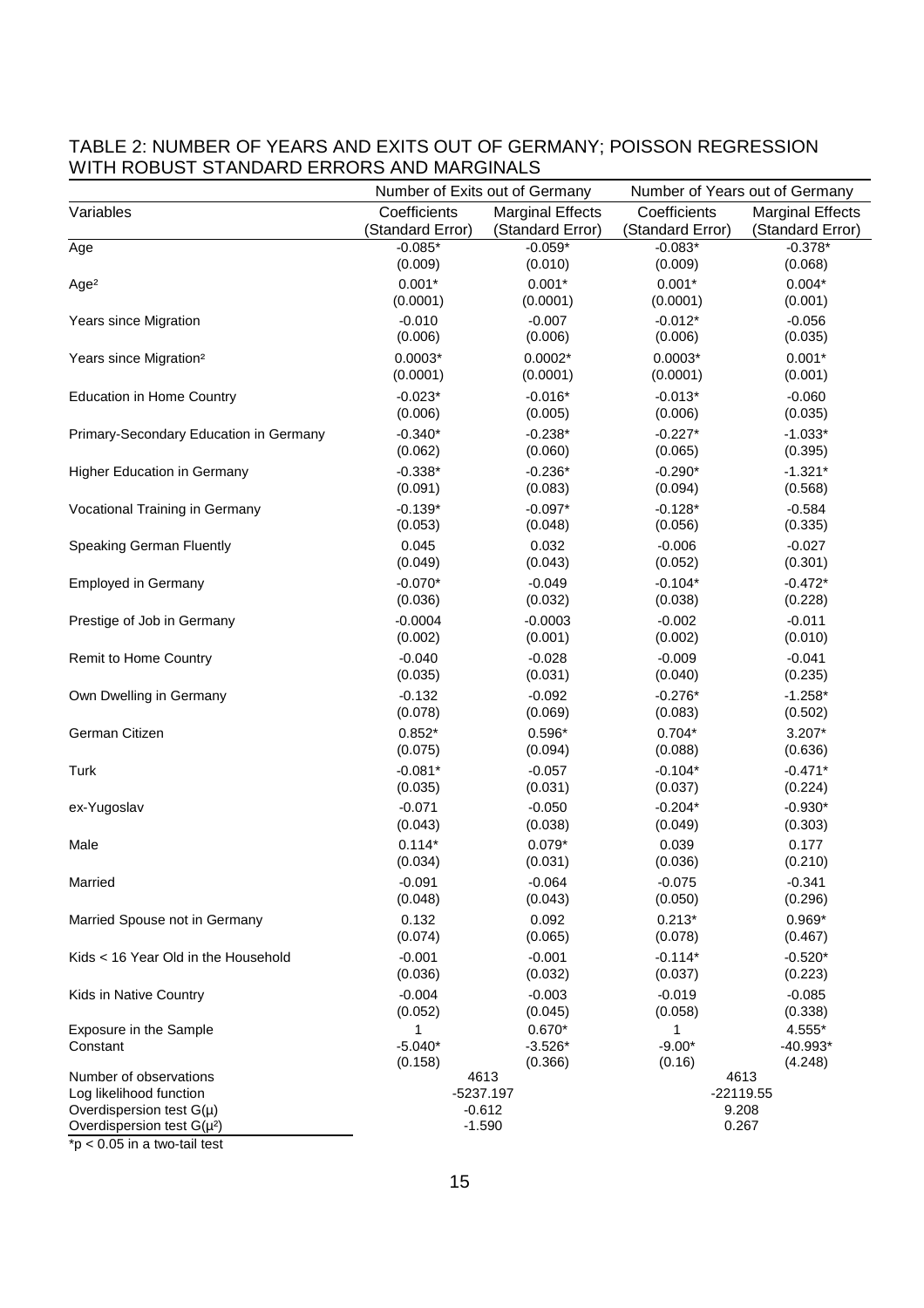#### **REFERENCES**

- Borjas, George J. 1989. "Immigrant and Emigrant Earnings: A Longitudinal Study." Economic Inquiry, Vol 27, No. 1 (January), pp. 21-37.
- Cameron, Colin, and Pravin K. Trivedi. 1998. Regression Analysis of Count Data. Cambridge: Cambridge University Press.
- Constant, Amelie, and Douglas S. Massey. 2002. "Return Migration by German Guestworkers: Neoclassical versus New Economic Theories." International Migration, Vol. 40, No. 4, pp. 5-38.
- -----. 2003. "Self-Selection, Earnings and Out-Migration: A Longitudinal Study of Immigrants." Journal of Population Economics, Vol. 16, No. 4, pp. 630-653.
- Constant, Amelie, and Klaus F. Zimmermann. 2003. "The Dynamics of Repeat Migration: A Markov Chain Analysis." IZA Discussion Paper No. 885.
- DaVanzo, Julie. 1983. "Repeat migration in the United States: Who Moves Back and Who Moves On?" Review of Economics and Statistics, Vol. 65, No. 4 (November), pp. 552- 559.
- Donato, Katharine M., Jorge Durand, and Douglas S. Massey. 1992. "Stemming the Tide? Assessing the Deterrent Effects of the Immigration Reform and Control Act." Demography, Vol. 29, No. 2 (May), pp. 139-157.
- Durand, Jorge, and Douglas S. Massey. 1992. "Mexican Migration to the United States: A Critical Review." Latin American Research Review. Vol. 27, No. 2, pp. 3-42.
- Dustmann, Christian. 1996. "Return Migration: The European Experience." Economic Policy, Vol. 22 (April), pp. 214-250.
- Greene, William. 2000. Econometric Analysis, 4th ed. Upper Saddle River, New Jersey: Prentice Hall.
- Massey, Douglas S. 1987. "Understanding Mexican Migration to the United States." American Journal of Sociology, Vol. 92, No. 6 (May), pp. 1372-1403.
- Massey, Douglas S., and Karen E. Espinosa. 1997. "What's Driving Mexico-U.S. Migration? A Theoretical, Empirical, and Policy Analysis." American Journal of Sociology, Vol. 102, No. 4 (January), pp. 939-999.
- Porter, Eduardo. 2003. "Tighter Border Yields Odd Result: More Illegals Stay." The Wall Street Journal, October 10.
- SOEP Group. 2001. "The German Socio-Economic Panel (GSOEP) after more than 15 years - Overview." In Elke Host, Dean R. Lillard, and Thomas A. DiPrete, eds., Proceedings of the 2000 Fourth International Conferences of German Socio-Economic Panel Study Users (GSOEP 2000), Quarterly Journal of Economic Research, Vol. 70,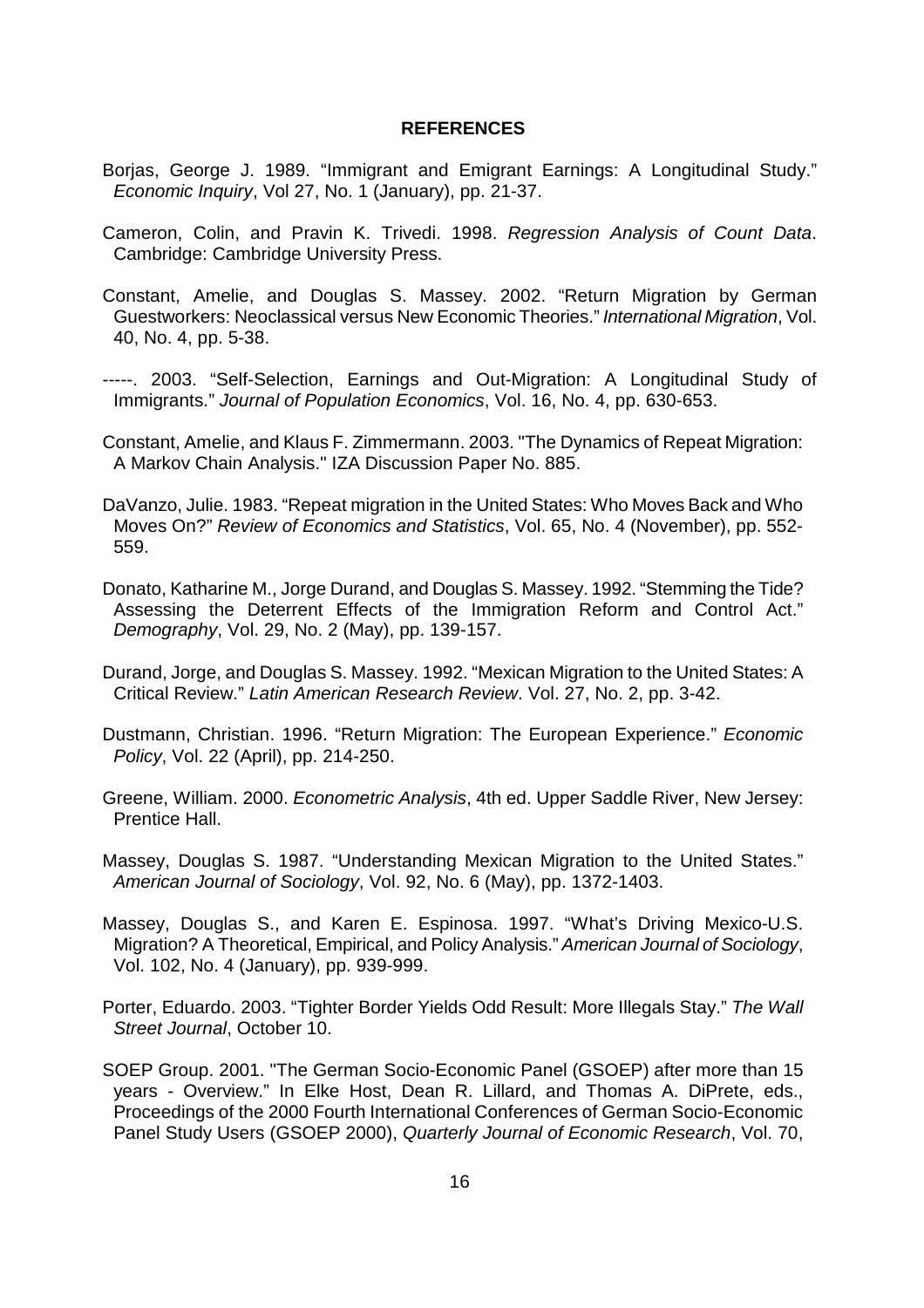No. 1, pp. 7-14.

- Tienda, Marta, and William Diaz. 1987. "Puerto Rican Circular Migration." The New York Times, August 28, p. A31.
- Winkelmann, Rainer. 2000. Econometric Analysis of Count Data, 3rd ed. Berlin: Springer-Verlag.
- Zimmermann, Klaus F. 1996. "European Migration: Push and Pull." International Regional Science Review. Vol. 19, No. 1, pp. 95-128.
- Zimmermann, Klaus F., and Thomas Bauer. 2002. The Economics of Migration, Vol.1, The Migration Decision and Immigration Policy. Cheltenham, UK: Edward Elgar.